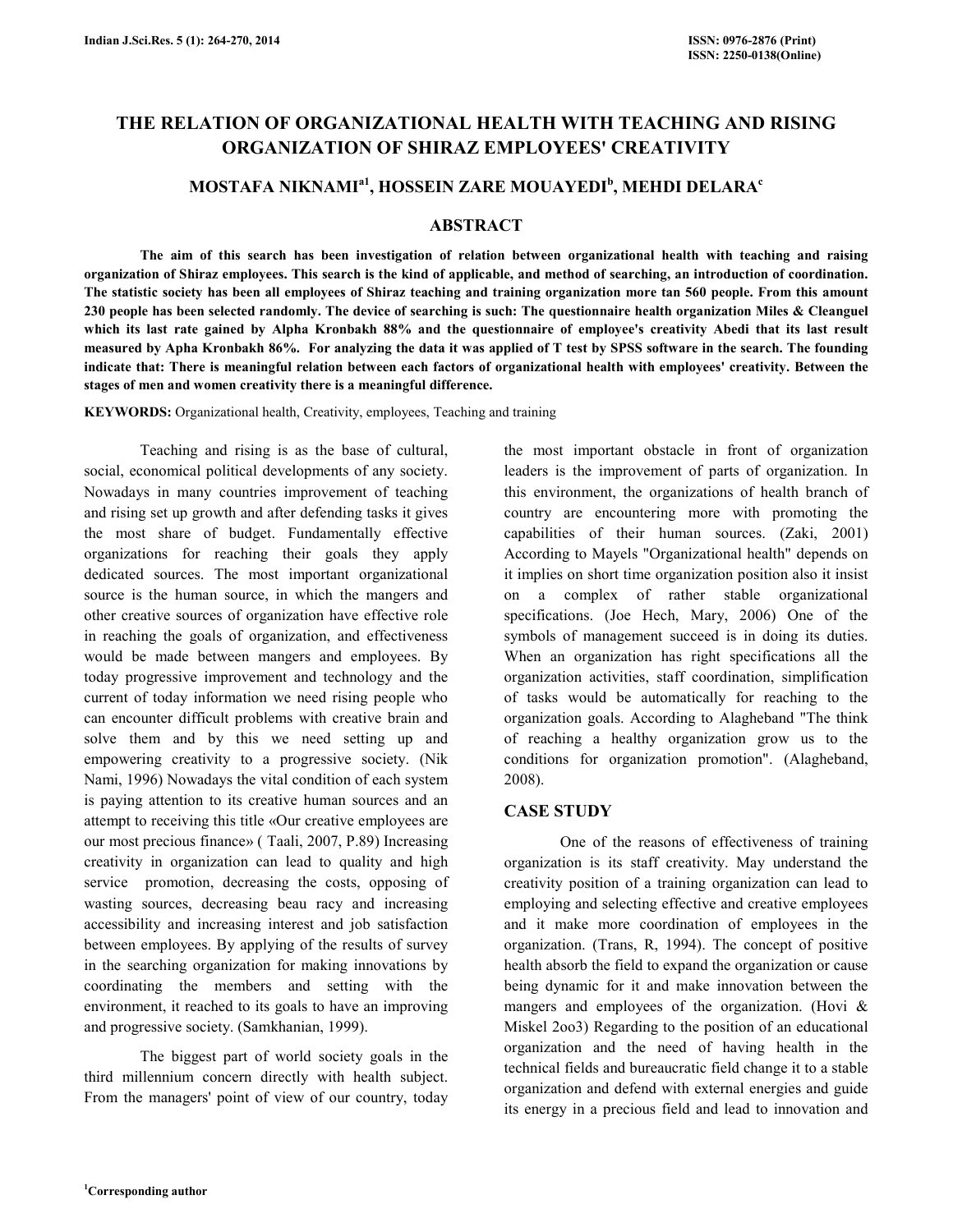creativity of human sources in the organization.(Hosseini, 2007) Nowadays educational organizations need to creative and active staff to do the roles of coordination in organization. In this position people who differ the Situations in disordering and changing them to calm situations so they are very active and creative people, to make cooperation. For mangers trying to maintain the stage and promoting to others is on up going tasks.(Zareyi,1999) But the parts of organization health for ones in education system is an unknown concept and by this reason most of them fell in low quality, absence, asking to transfer other organizations and etc. they try to manage the situation by putting pressure on employees, but they neglect the problem is another place and from other thing. (Haghighat Jou, 2009).

# THEORETICAL CONCEPTS AND BACKGROUND OF SEARCH

## Concept of health

 The health means lack of disordering in an organism. Mayls believes instead of organism of an organization and the kind perfectionist of complete health. The organizational health has understanding points.(Alagheband, 1999).

#### The concept of organizational health

 The concept of organizational health applied for the first time by Mals in 1969. (Kourkmaz,2007) It indicates to rather stable specifications and it means the stability of organization and its more coordination. (Hosseinali, 2005) This concept which applied first by the organization stability by Parsons, Hovy & tartar, (1997), Hovy7 Miksel (1991) they defined as the organization abilities for coordination. (Korkmaz, 2007) Anyone needs his health to continue his life. An organization as an alive creature and organic to reach its goals need its heath in which this health does not provide, it would be difficult to his goals too.(Wien, 1987).

 The indexes of organizational health regarding to its application is different by in analyzing organizations we encounter: Environment coordination, competence of solving problem, concentration on bureaucratic tasks, innovation in operation, prizes and admirations, … to show the organization competence. The organizational health was made for understanding the staff interactions, this factor absorb someone attention in organization. (Hovi & Others , 1993).

#### Organizational health trait

 Hovi & Miksel introduce the healthy organization traits as: The employees sense of donation to organization and desirable to express their ideas about solving problems, deciding in organization is depending on: Ability, Creativity, Responsibility and classification of time and logical analyzing. Designing the plans in organization are made on application and ordering, in the other word accessing the responsibilities are observed of members cooperation – the judgment about the needs are investigated. The tasks which solved in the institute are such personal needs – cooperation would take place freely and on volunteer. All employees are ready to help and cooperate to solve the problems for reaching to desirable goal – anytime critics threaten the organization everybody try to evade it all together. Paradox in deciding is very important and as the employees feel they express and they want this from others. On selection and desire they operate in activities and presenting in the institute is joyful for them, the management is doing flexibility in organization and in the needed situation the management try to change himself and they try to coordinate themselves with organization and the sense of trust and cooperation increase between the colleagues. (Hovi & Miksel , translated seyed abas zade, 2003).

#### The symbols of organizational health infirmity

 Liden and klindon express some heal infirmity symbols as following: Lack of innovation and creativity but the parts of organization health for ones in education system is an unknown concept and by this reason most of them fell in low quality, absence, asking to transfer other organizations and etc. they try to manage the situation by putting pressure on employees, but they neglect the problem is another place and from other thing.(Hovi&Miksel, 2003).

# Theoretical stages of organizational health and its part (OHI) from Hovi and his colleagues' view

 As completion of organizational questionnaire (OHI) Hovi and his colleagues (1987) the organizational health is in three stages (Institutional, bureaucratic, technically) and seven parts (Unique part of the stage of institute, the part under management, comparison, shaping the sources, regarding to bureaucracy, the parts insisting on technical points,) are classified as the followings: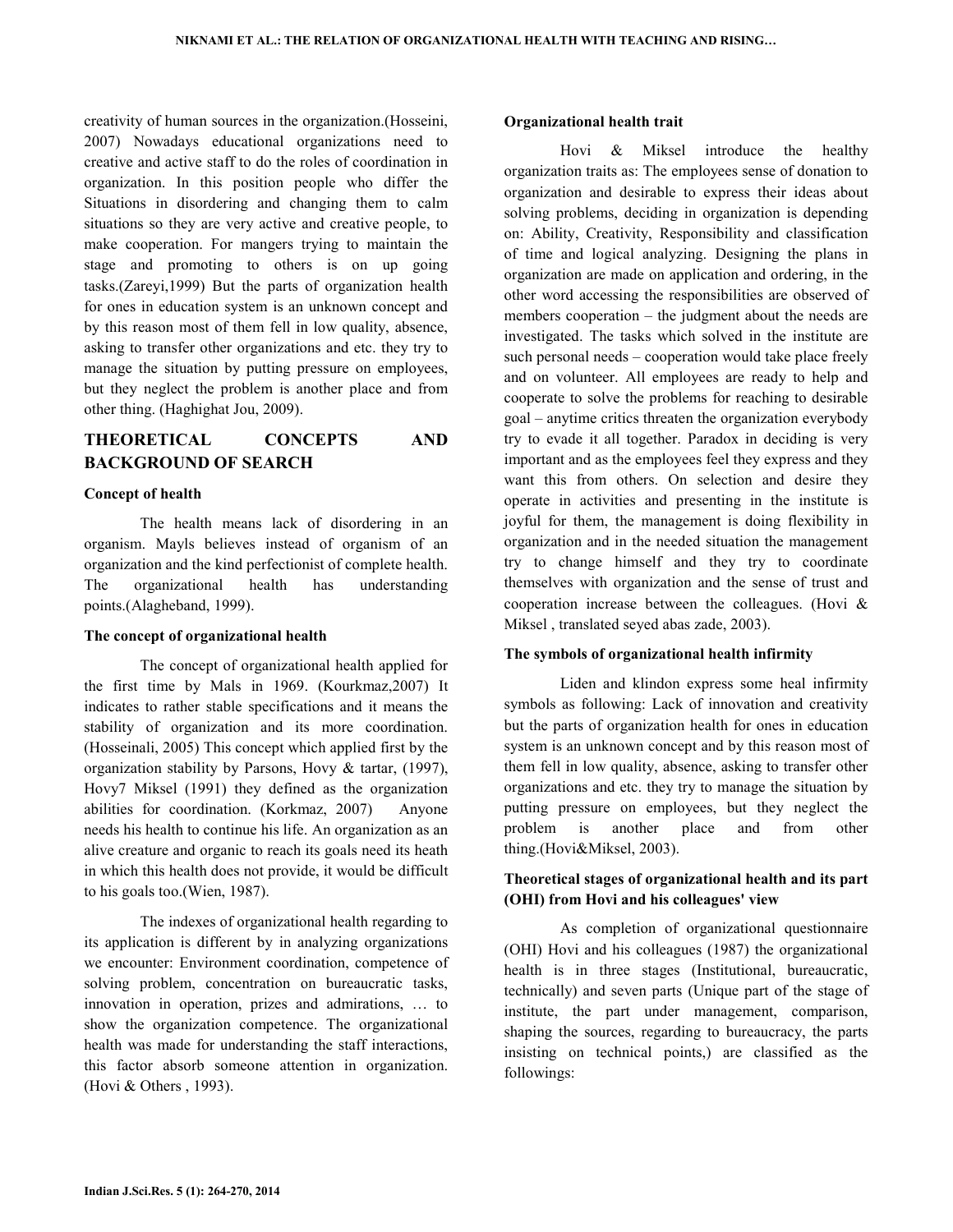#### The institutional stage

 Unity institution: it pointed to the organization abilities, in a way that it can hold its unity and the programs of the organizations, the employees are surrounded from the damages of public pressure, the public needs are not coordinated with organization needs and they can not affect on organization operation.

## Bureaucratic stage and its part

 Manager support: Manager Ability on affecting others, absorbing their attention more organizational points and emissions, not encountering bureaucratic classification for giving more services, not being dependent to manager and these all are the effective leadership key.

 Consideration: Consideration is the reflex of admiration and respecting and cooperation. Consideration does not mean artificial well treatment even it is paying attention to colleagues honestly.

 Constructing: Manager Treatment indicates labor relation, Manager, job expectation, applications standards obviously. Manger treatment is on task and successfully. Constructing is like consideration an important part of effective leadership.

 Supporting sources: Providing facilities of job for implementing effective of organization missions. Tools and needed facilities easily can be accessible and from this point it would be answered to colleagues demands in different part of organization.

#### Technical stage and its parts

Spirit: It pointed to public sense and being open and having bilateral confidence between colleagues. They make a harmonic environment to do their task. They like each other and they help each other and they are proud of their organization.

 Scientific insist: According to the position "The think of reaching a healthy organization grow us to the conditions for organization promotion". One of the symbols of management succeed is in doing its duties. When an organization has right specifications all the organization activities, staff coordination, simplification of tasks would be automatically for reaching to the organization goals. (Alagheband, 2008).

## Bureaucratic health dimensions

 The present studies totally introduce eleven factors of organizational health:

1- Relation: In a healthy organization the relation should be facilitated the staff and higher and downer stages. 2- Cooperation in organization: In a healthy organization all the stages are working together. 3\_ the credit and organization fame: a healthy organization reflects the senses of its fame and credit. 4- Spiritual: suitable spiritual in are make of a friendly environment where the colleagues love their job. 5- Loyalty and commitment: The trust is always in a healthy organization. 6-ethics: In healthy organization ethics has special location. The employees desire treat on ethics. 7-indentifying operation: In a healthy organization the employees feel they are valuable and they are motivated. 8- The goal: In a healthy organization the goals are clear and the affairs are on goals. 9- Leadership: Leadership is an important factor in organization proficiency. The leader have friendly treatments and employees van contact with them easily. 10- Improvement and staff applications: In a healthy group usually there is a proper group supporting employees operation. 11- Applying the sources: The employees should pay attention the sources distributed between them. (Alaghe band, 1999).

#### The concept of ethics

 The scientists introduce creativity and innovation, that each of them is clarifying one part of innovation. Creativity is the think of finding a new solution in which the innovation is operating that new thought. From creativity to innovation there is a long distance and by that the creativity turns in to an operation it takes time and it should be done lots of attempts. (Alvani, 1999, 223-224) It should be called the creativity the best part of human learning or the highest stage of human's mind. (Taleb Bidokhti, 2005, p.16).

 Creativity can introduce in different methods. But often the researchers introduce creativity from the period point. From this point he creativity often introduce as creating new thoughts. By this two important traits of creativity are as followings: -Being new idea – being useful idea-(applicable) being new idea concern to its originality. Being useful meaning it relates to other parts and it makes bases for the value of organization. (Dewet, 2004, P285, Guyal & Akhilesh, 2007).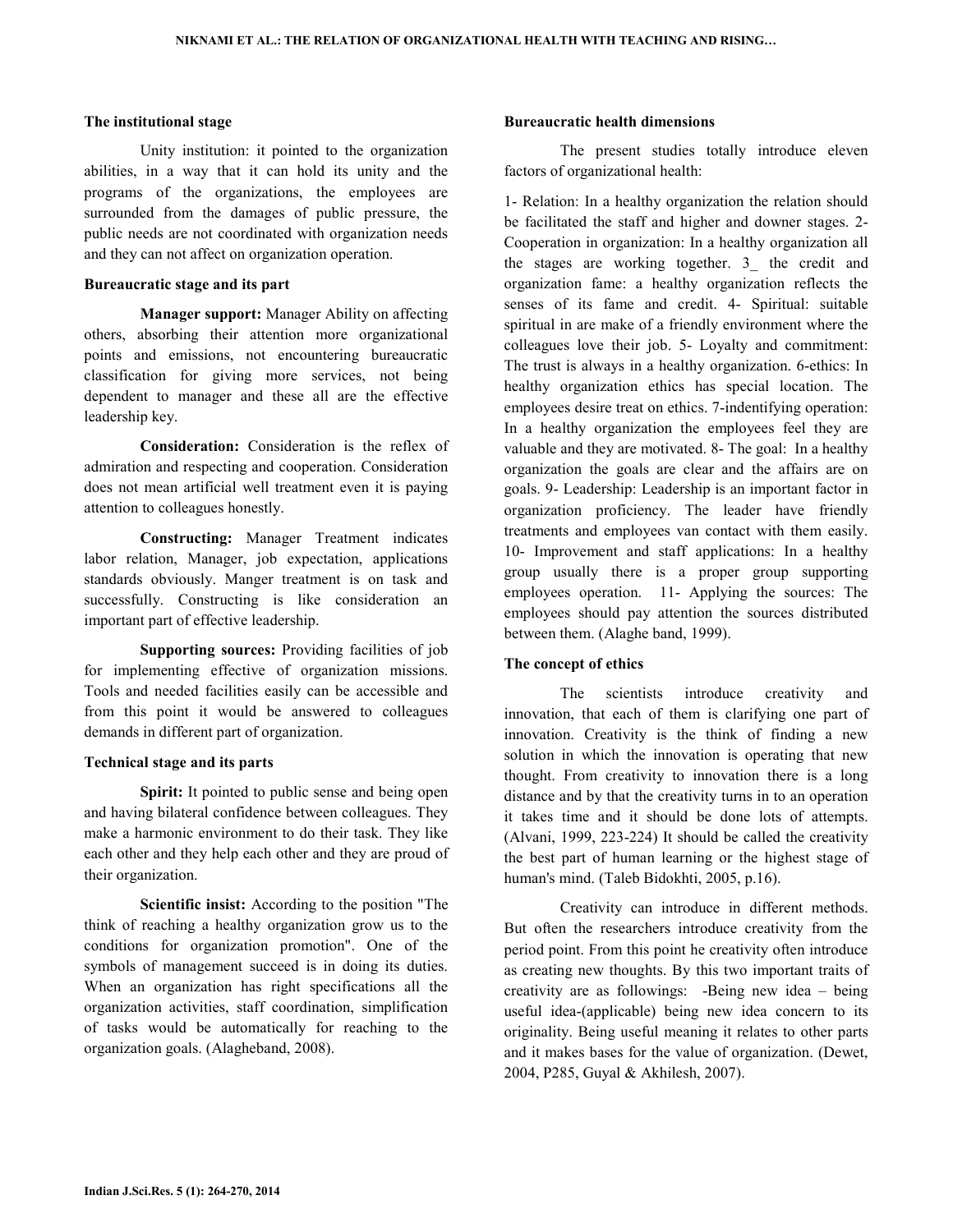Creativity is a base for innovation; these two words are not synonyms. Innovation is the implementation of good ideas in the organization. From this point creativity is the necessary condition for innovation. ( Shahr Aray, 2006. P.619).

## The course of creativity and innovation

- 1- Employing: Absorbing to a subject
- 2- Experiment: In this grade the made ideas are experimented to clarify they are right or wrong?
- 3- Filtration: The ideas applied scientifically
- 4- Giving and selling: It is the stage that most of the creativities be numerated, Managers should accept the ideas and they sell them to clients.

## Innovation and creativity techniques

- 1- Speculative excursion: In that form of technique a little task asked them at the same time to find an answer to them. The answers are written on a board that everybody can look them. This task cause that the mind motivates and triple to other minds. (Alvani, 2006,P.334)
- 2- Morphological analysis: It is a kind of technique by which the concepts analyzed because of this first we define the stages of study for ourselves. In this stage it should be attempted that all factor registered then we should analyze the factors and in this concern we reach to different methods for it. (The same.)
- 3- Imaginary circulation: It is a kind of technique by which the concepts analyzed because of this first we define the stages for finding different ideas then it lead to relation between the concepts. (The same, P.239)
- 4- The motivate questions: The questions can turn in to plans instead of being increasing or decreasing, possibility of change, possibility of mixing, and the possibility of other applications and guide one to new thoughts. (The same, P.240)

## The conditions of making innovation and creativity

1- The creative environment: One of the ways of making innovation is making creative environment. In this form that the management should be ready for listening any new idea from any one in company. In fact the organization should be looking forwards these ideas and should not wait new thoughts. Applying talent management is an effective device in organization.

- 2- Making time for creative activity: The companies can donate the especial note book that has competency.
- 3- Having suggestion system: One of the ways of making innovation is applying suggestion system that any one can give his suggestion.
- 4- Making a proper unit for creativity: Sometimes a proper group of employee is applied for creativity and in some organizations it is called research and development (R.D) part. These parts apply their times for finding new innovations and sometimes just search. These surveys are done for knowledge promotion and they apply fast. (Rezayian, 1994, P.29-51)

# The hypothesis of survey

 Main hypothesis: Between the organization health and employees creation there is a meaningful relation.

 Subordinate hypothesis: Between desire and creativity there is a meaningful relation. – Between innovation and employees creativity there is meaningful relation. – Between cooperation in deciding and employees creativity there is meaningful relation. Between independency and commitment there is Meaningful relation, Leadership with employee's creativity has meaningful relation. Between men and women there is meaningful difference.

# The method of search, Society, sample

 The method of survey is introductive from cooperation kind. The sample society of survey is the employees of Shiraz educating system that they are 560 people. In this concern the regions of 1,2,3,4 it was selected 230 people by Kokaran formula consisting 160 men and 70 women.

# The device of measuring in survey

 The questionnaire of organizational health (OHI) by miles and cleangol with 38 questions with likret with five stages (absolutely agree, agree, no idea, completely opposing, opposing). At last part of this survey it was made of Apha Kronbakh chronologically, spirit 89%, innovation 83%, cooperation in deciding 91%, Commitment and independency 78%, mangers support 82%, Unity and comprising 88%, Improvement and application 83% and this test was estimated of 54% in 0/001 meaningful. The creativity test is a pencil test and for the first version of test Abedi applied it by Torrance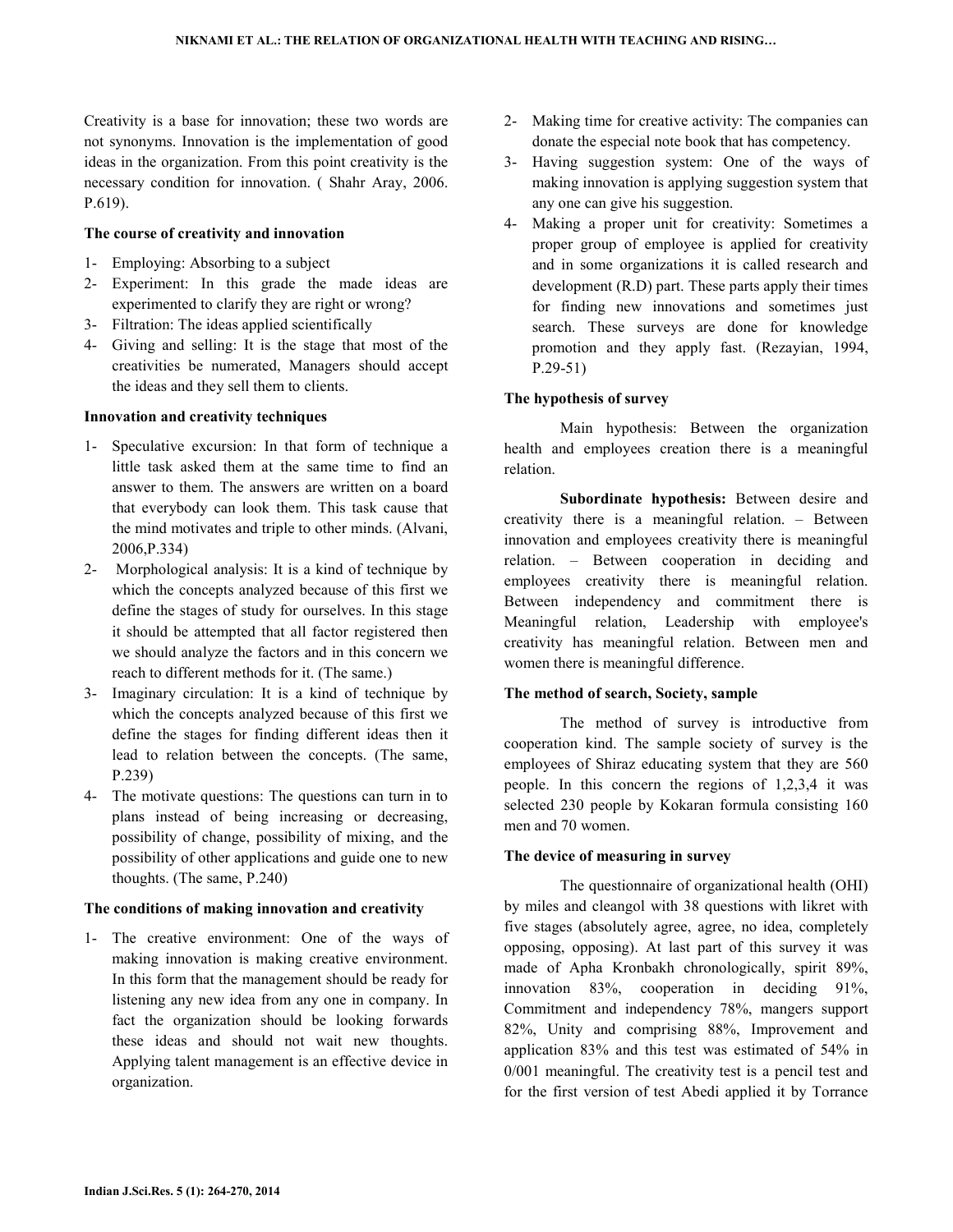from creativity in 75 subjects.(Abedi, 1994) The last of this test gained by Alpha Kronbakh for whole the test 86%. In this test Abedi the test of creativity with 60 subjects, chronologically four factors Mobilization (16 subjects), Finding (22 subjects), Flexibility (11) subjects)should be all measured. Each subject has three points which measure the creativity from low to high and give the scores 1 to 3 to it.

#### The searches done in the country

 There are some searches in the country that they were implemented by Akbari and his colleagues in 2013, the results of this survey indicate there is a meaningful relation between and organizational health for employing the staff. (Akbari & others, 2013).

 The creative environment: One of the ways of making innovation is making creative environment. In this form that the management should be ready for listening any new idea from any one in company. In fact the organization should be looking forwards these ideas and should not wait new thoughts. Applying talent management is an effective device in organization.(Haghighat ju, 2007).

 One of the ways of making innovation is applying suggestion system that anyone can give his suggestion. The questions can turn in to plans instead of being increasing or decreasing, possibility of change, possibility of mixing, and the possibility of other applications and guide one to new thoughts. (Zare, 2010).

 In that form of technique a little task asked them at the same time to find an answer to them. The answers are written on a board that everybody can look them. This task cause that the mind motivates and triple to other minds. (Alvani, 2006, P.334).

 The employees sense of donation to organization and desirable to express their ideas about solving problems, deciding in organization is depending on: Ability, Creativity, Responsibility and classification of time and logical analyzing. Designing the plans in organization are made on application and ordering, in the other word accessing the responsibilities are observed of members cooperation – the judgment about the needs are

investigated. The tasks which solved in the institute are such personal needs – cooperation would take place freely and on volunteer. All employees are ready to help and cooperate to solve the problems for reaching to desirable goal – anytime critics threaten the organization everybody try to evade it all together. Paradox in deciding is very important and as the employees feel they express and they want this from others. On selection and desire they operate in activities and presenting in the institute is joyful for them, the management is doing flexibility in organization and in the needed situation the management try to change himself and they try to coordinate themselves with organization and the sense of trust and cooperation increase between the colleagues.

## The surveys done out of country

 Tsumi and colleagues had investigated the teacher's consideration regarding to organization commitment and personal traits. (1994) regarding to the found of this survey the organizational health has five direction, scientific insistence, consideration, organization unity, are the prediction factors. The founding indicate that school would selected as testing group the school and the scientific devices can be the devices of evaluation.

 Andirioupolos had done a searcher about organization creativity in 2001 it has been predicted that organization environment as a factor in creativity.

## Survey founds

 Main question: Is there a meaningful relation between organizational health and creativity?

 The gained results indicate that between seven factors of health organization and Beta index /46 in the first of importance for predicting creativity. The unity and consideration in the second rate with Beta /38 and innovation with /35 in the third rate and cooperation with beta 30 is in the fourth rate and the n the spirit with beta 22/ is in the fifth rate and then the manager influence is in the sixth rate, it should be mentioned that between creativity and other factors there is a Meaningful relation and it is predictable by the variance of employee's creativity via predicting (organizational health).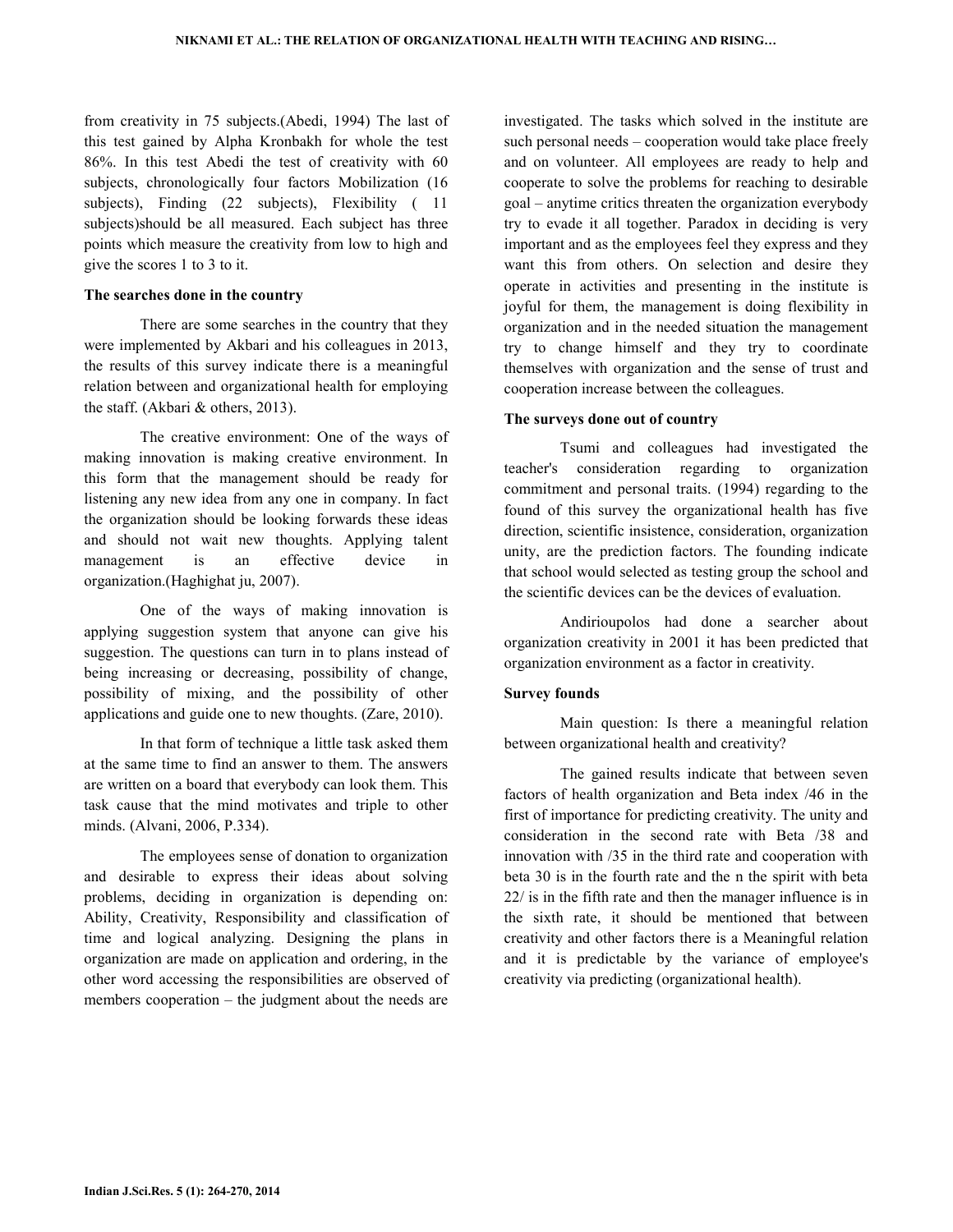| Meaningful<br>rate |      | The average<br>of indexes | Freedom<br>rates | <b>Total</b>                  | The source of<br>modification | Model |
|--------------------|------|---------------------------|------------------|-------------------------------|-------------------------------|-------|
| /000               | 6/64 | 168/77<br>25/39           | 122<br>129       | 1181/41<br>6398/64<br>7580/05 | The total<br>regression       |       |

Chart2- The results of multi factor regression between creativity and organizational health

 So concerning to the above chart results there is a meaningful relation between organizational health factors and employee's creativity also the amount of gained F is bigger than the result of chart and this shows there is a meaningful relation between organization health and creativity.

## Founds of subordinate question

 Regarding to the factors of organizational health there is a close relation between employee's creations and the most relation between improvement and less it concern to creativity

 Founds of subordinate question: Is there any difference between men and women employees' creativity?

 The gained results are indicating that men creativity (57/21) with the creativity average (42/79) is a difference with 0/01 stage.

## DISCUSSION AND CONCLUSION

The indexes of organizational health regarding to its application is different by in analyzing organizations we encounter: Environment coordination, competence of solving problem, concentration on bureaucratic tasks, innovation in operation, prizes and admirations, … to show the organization competence. The organizational health was made for understanding the staff interactions, this factor absorb someone attention in organization. The mangers should know that creativity and innovation spread between all parts of organization and the employees this important can be possible by modifying the look to the employees "Human sources" to" Valuable founds" for the organization that expreince promotion and high degrees. In the undesirable position it has more critics regarding to creativity and one of the ways of crystallization of creativity is making a proper situation for talented people to grow and giving the empowering ways of leadership, independency and commitment are the concerning to the employee's creation. Also the index of /42 is showing that /42 of variance is defining by the organizational health and it has a direct relation with employees' creativity. The leadership off organization can increase the creativity during the employees and also vice versa and also the study of Haghighat ju and his colleagues (2010) and Akbari and his colleagues (2013) are improving these relations. The results of T test on employees' creation are indicating the relation between the woman and men creations. Also the results of survey are indicting that men creativity is more than women and ultimately by this it lead to making desire between the colleagues though the organizations of rising and educating offices are applying the new ways in this concern. They are making new situations for growing creativity and by spreading the culture of this horizon and omitting the regulations and increasing the management to provide innovation and creativity beside the employees, between colleagues.

## **REFERENCES**

- Akbari, Morteza, Shakiba, Shir morad (2013), Analyzing the organizational health with making labor in Tehran University, The season letter of Management, Version, Number 1 . P.15-20.
- Alvani, Syed Mrhdi, (2006) Public management, Tehran Ney. Publication.
- Omidi, Arian (2005) , The reklaytion between the organization construction and managers creativity, the sport organizations, The master thesis, Training sort University.
- Taali, Hossein, (2007), Analyzing the life qualities and working welfare in Keshavarzi Bank, Tehran Alame Tabatabyi Univarsity.
- Jahed, Hosseinali, (2005), Organizational health, Tadbir Magazine, No.159.
- Ju hech Maty, (2006) Organization Theory, Symbolic an modernization, Translated Hassan Danayi far, First version Tehran Afkar , 2006.
- Hajipour Akbar, (1996), The comparison of girl high schools of Tehran health organization, The master thesis , Tehran , Alame Tabatabyi University.